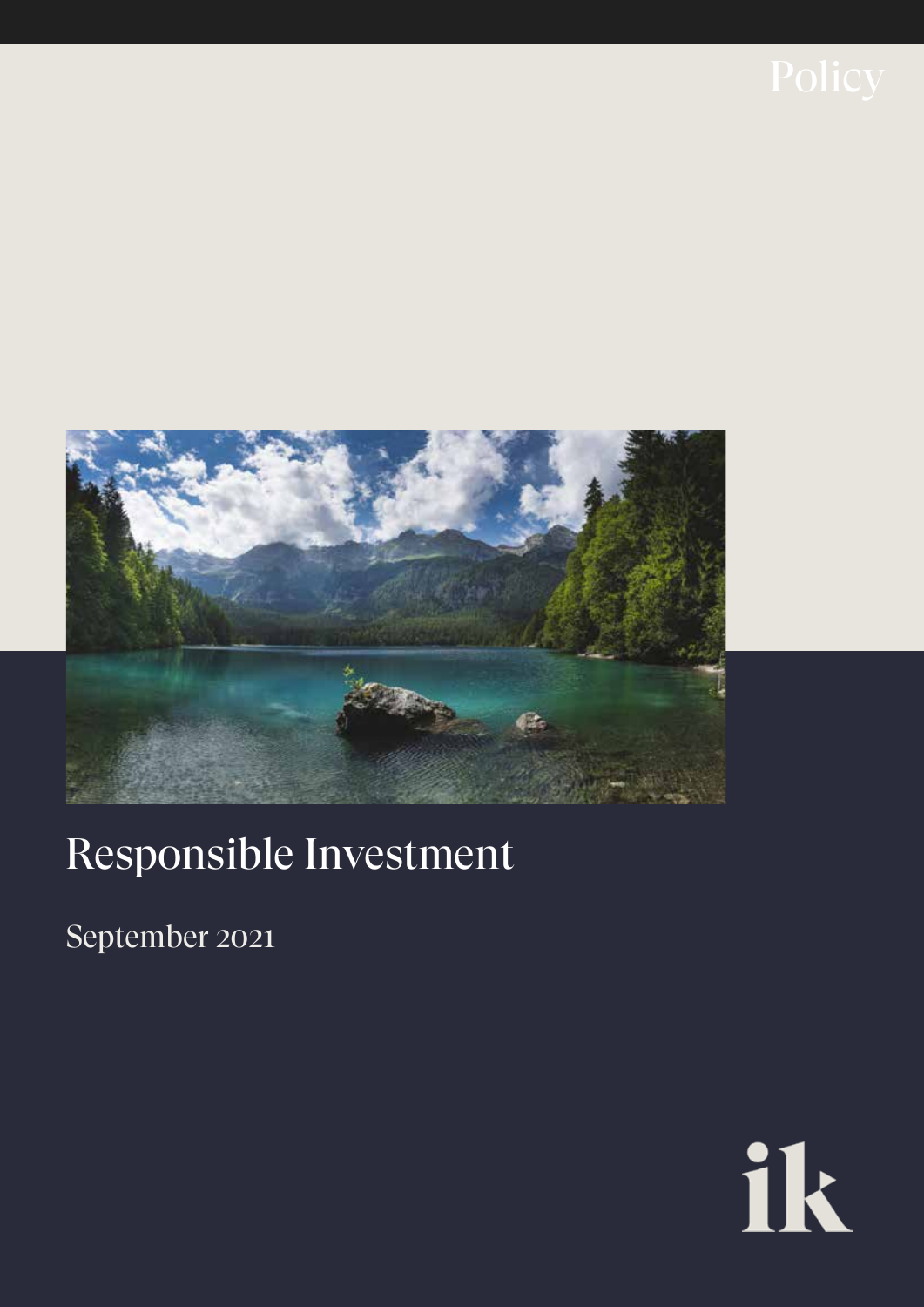

• Shareholder Rights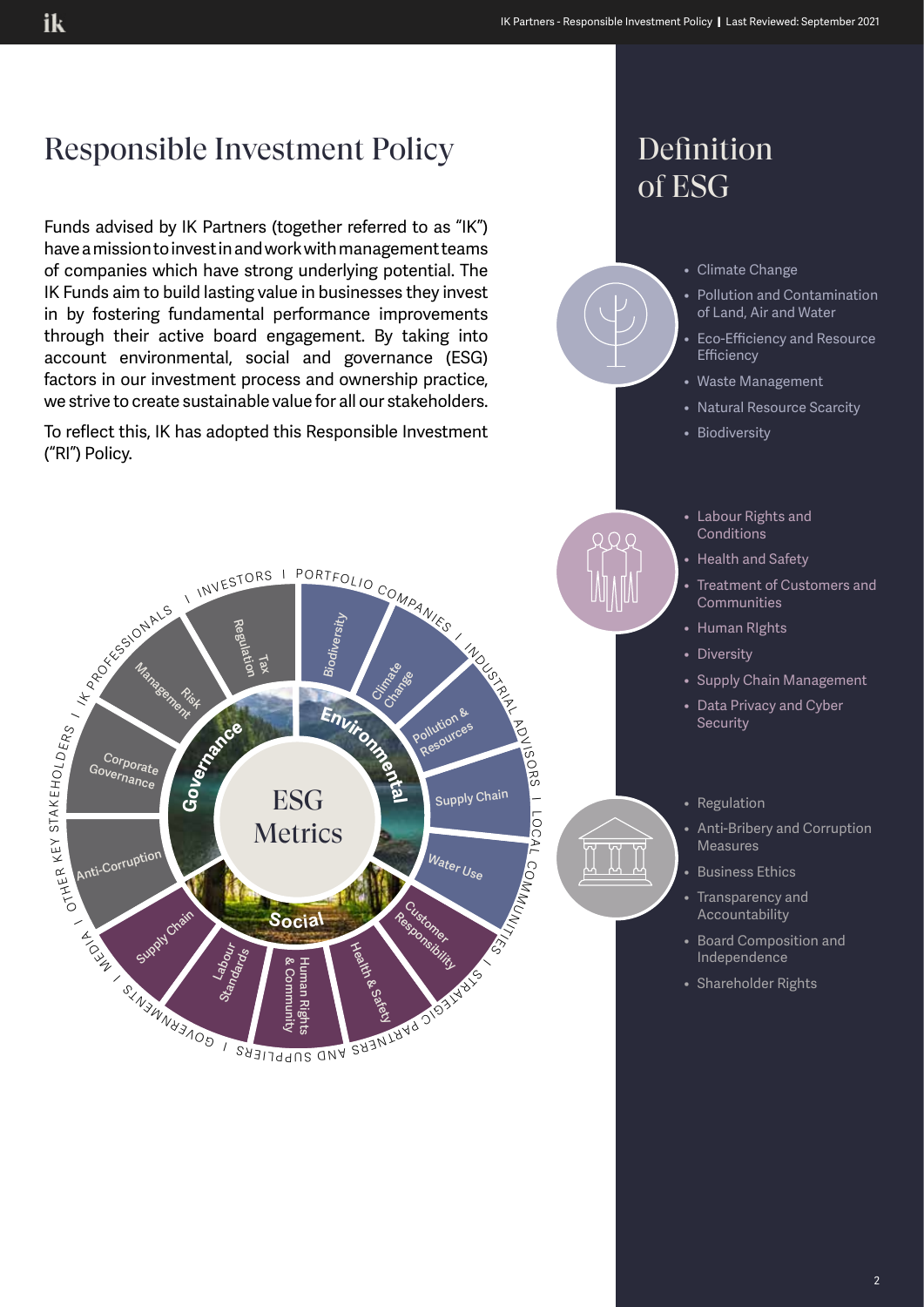#### Making a Difference

RI is integral to IK's business philosophy. We continuously strive to institute and maintain high standards of governance and business ethics within IK and the portfolio companies. We work with management teams to help them recognise and manage the opportunities and risks associated with ESG factors.

IK is well positioned to invest responsibly because:

- Our funds perform detailed due diligence before acquisition;
- Our funds are actively represented on the boards of portfolio companies;
- Responsible investment is embedded in the investment process; and
- We recognise our responsibility to society at large.

#### Policy Governance Arrangements

This policy applies to all investments considered or made by IK Funds. IK's Chief Executive Officer, with the support of the Partner Group, owns the RI Policy and is responsible for overseeing its implementation. It is then the responsibility of IK Professionals to ensure that decisions are taken

after careful examination of ESG factors and that IK's RI principles are kept during the entire investment cycle. The effectiveness of the implementation of these principles will be monitored through an annual review.

IK's RI policy is effective from 1 October 2012 and will be reviewed and amended as appropriate from time to time.

### Our Principles

IK's RI commitments are based on the following principles:

- Respect for the internationally proclaimed human rights principles;
- Equal opportunity independent of gender, race, religion, sexual orientation, age or disability;
- Freedom of association and the right to bargain collectively;
- Working conditions that surpass basic health and safety standards;
- The conduct of good governance practices, in particular in relation to bribery and conflicts of interest; and
- Environmental responsibility.